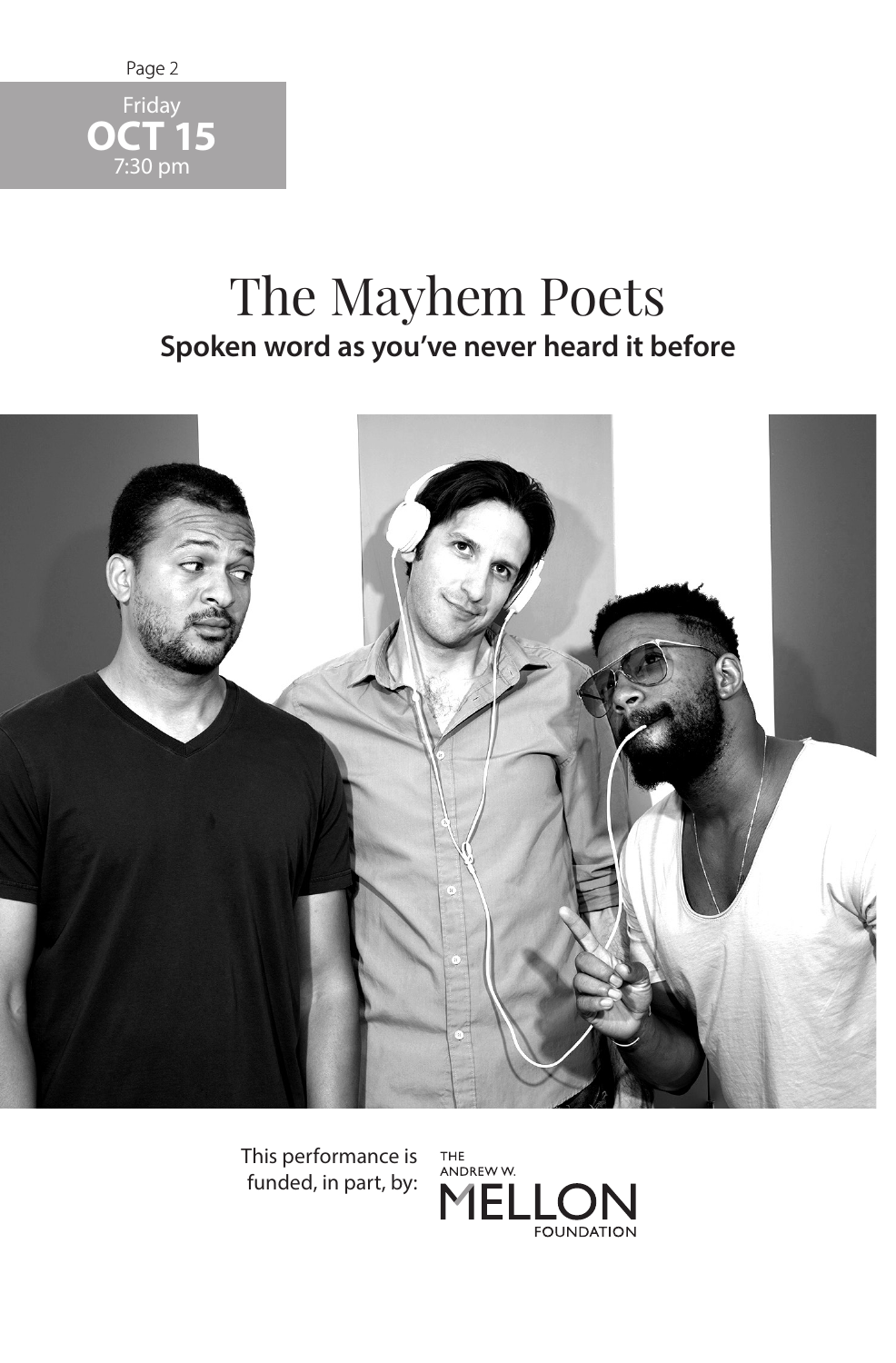## **There will be no intermission during this performance.**

"Let's go see a poetry show." That is a sentence rarely proclaimed and usually responded to with cringes and excuses. The Mayhem Poets are on a mission to change that. Having been dubbed "an amazing ride" by *The New York Times,* this mind-boggling performance has been described as "The Simpsons meets Malcolm X at a Notorious B.I.G. concert." These theatre-trained, comedically-gifted, lyrical virtuosos seamlessly blend raw elements of hip hop, theatre, improv and stand-up comedy to tell gut-wrenching truths that leave audiences forever changed.

The group's unique approach to spoken word has landed them feature spots on *The Today Show* and *Eyewitness News*, after winning first place and a grant for \$100K in the Microsoft Idea Wins Challenge in 2006. Since then, they've been touring internationally and performing at legendary venues, like Lincoln Center, the Apollo Theatre and Broadway's New Victory Theatre as well as hundreds of universities, local schools of all grades, group homes and correctional facilities.

The Mayhem Poets are taking part in the Lied Center project entitled "Utilizing the Performing Arts to Enhance DEIB Initiatives." Funded by a grant from the Andrew W. Mellon Foundation, the project aims to create an adaptable Diversity, Equity, Inclusion and Belonging (DEIB) curriculum that integrates these concepts, centering on the work of the participating visiting performing artists. The curriculum framework is created through collaboration with each visiting artist as well as faculty and staff at the University of Kansas, working to ensure the arts-centered program encourages critical thought and engagement for students.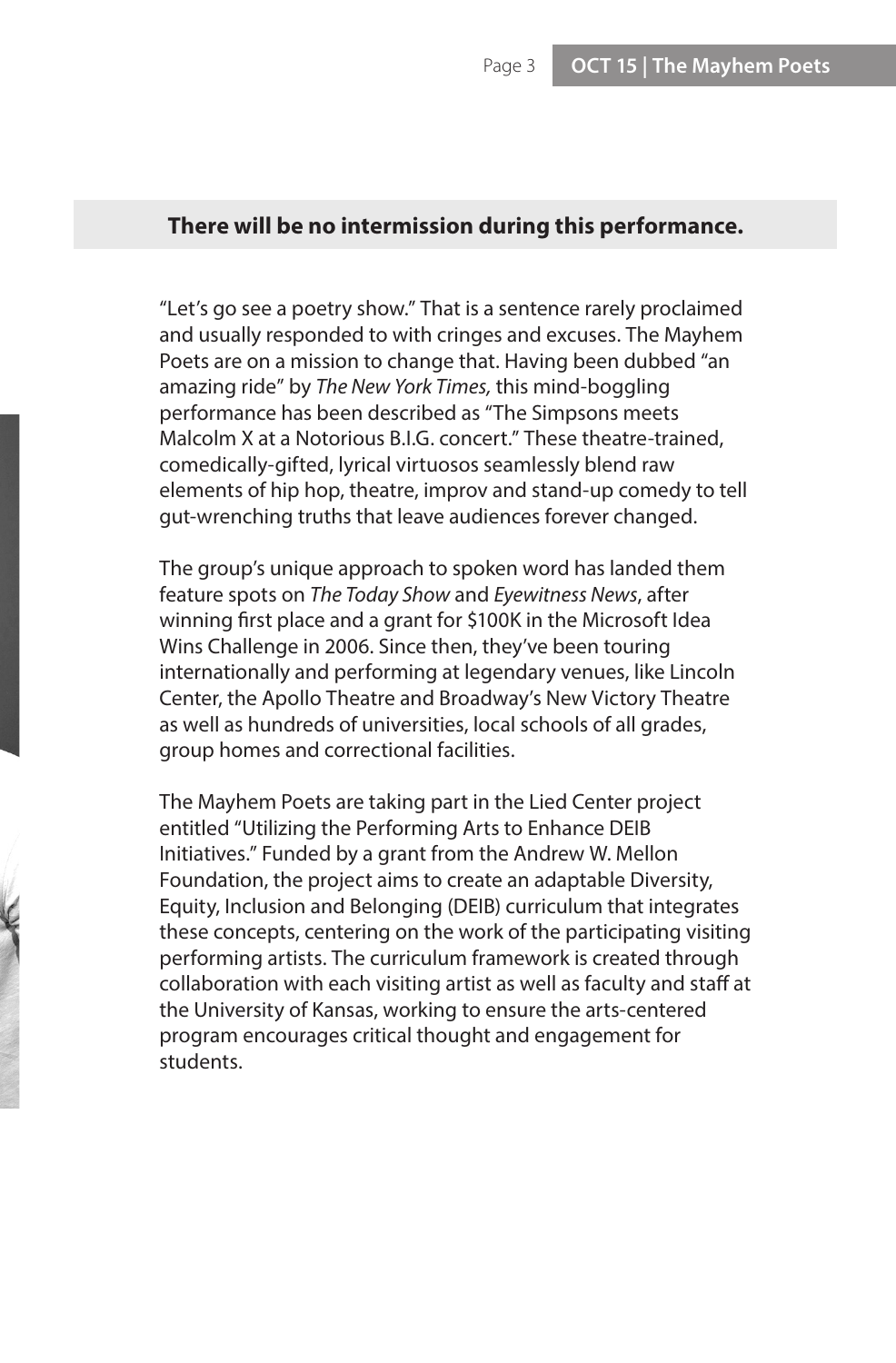

**Mikumari Caiyhe** is an established actor, emcee, spoken word poet and arts educator. A native of Washington, D.C., Mikumari graduated from the distinguished Duke Ellington School for the Arts with a focus in theatre. He completed his formal education at Mason Gross School of the Arts at

Rutgers University as an acting major. Mikumari has toured internationally as an artist with credits including being cast as the lead actor in the musical *Revelations* in London, England, playing the role of God/MC. During the same year, he was one of the first emcees/rappers to ever do a hip-hop concert at Shakespeare's Globe. He also served as a member of NYC's Nuyorican Poets Cafe 2013 Competitive poetry team. As an educator and arts advocate, Mikumari is independently contracted by the New Jersey Performing Arts Center (NJPAC), Boys and Girls Club of America and YMCA to facilitate art residencies and workshops teaching literary arts, acting and ballroom dance. Finally, it is Mikumari's ambition to "use art to liberate individuals from fear, emancipate and empower the light within and...illuminate forever." Twitter/Instagram handle: @Mikumari\_Caiyhe



Originally from Philly, raised in Willingboro, NJ, and currently living in Queens, **Mason Granger** has been a full-time member of The Mayhem Poets since 2005. With a style that's equal parts smart and smile, Mason gets his points across in a way that leaves audiences, hopefully, a little more knowledgeable and feeling a little better than when they arrived.

Mason is also the creator of SlamFind, the world's first mobile app dedicated to performance poetry that allows poetry fans to discover and connect with live poetry venues and individual poets all over North America. SlamFind poetry videos have been featured by *The Huffington Post, Upworthy, Buzzfeed, Cosmo* and many more. Mason has been featured in magazines such as *Vibe, Complex, Fader* and *Rolling Stone,*  and as a spokesperson for *New Era Caps*.

Twitter/Instagram handles: @masongranger, @SlamFind